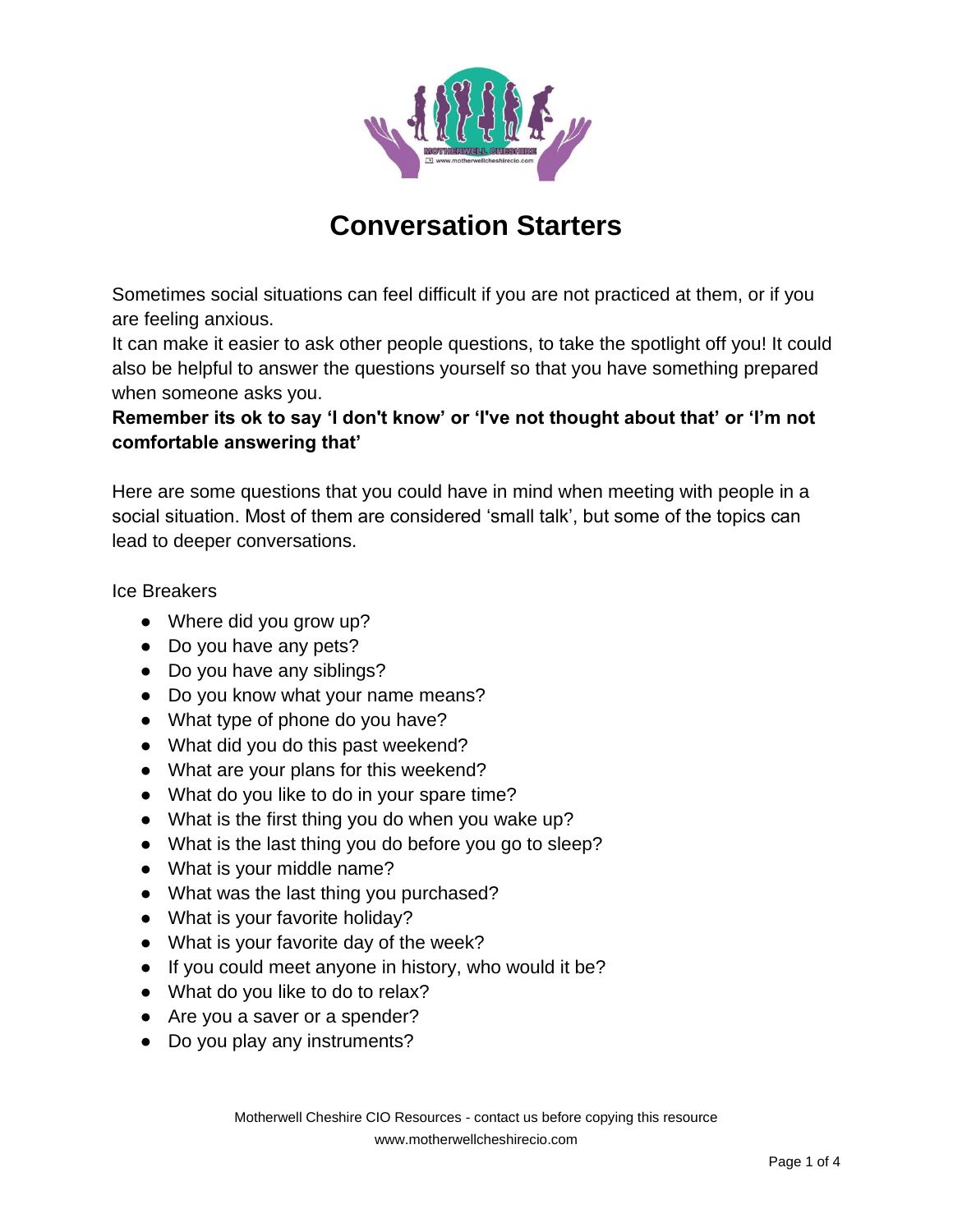

**If you have asked a few of these questions, you feel comfortable and the other person seems like they would like to stay and chat you could ask some more questions....**

These topics are set out in categories so you can use them with the appropriate person and at the appropriate time/place. Have in mind that some of these could be considered personal, so make sure you only ask them if you would be willing to answer them yourself! You may find you feel more open with some people.

# **Childhood Questions**

- What was your favorite children's book?
- What is your first childhood memory?
- What type of kid were you (e.g. spoiled, rebellious, well-behaved, quiet, obnoxious...)?
- What is one thing you miss about being a kid?
- What did you want to grow up to be when you were younger?

#### **School/Work**

- Where did (do) you go to school?
- What was (is) your favorite subject?
- What was (is) your least favorite subject?
- What's the first thing you do after school/work?
- Were you the class clown or teacher's pet?
- What do you do for a living?
- What is your dream job?
- If you had £10 million, would you still be working/going to school?
- What was your least favorite job that you've ever had?
- What is something that you have gotten in trouble for at school/work?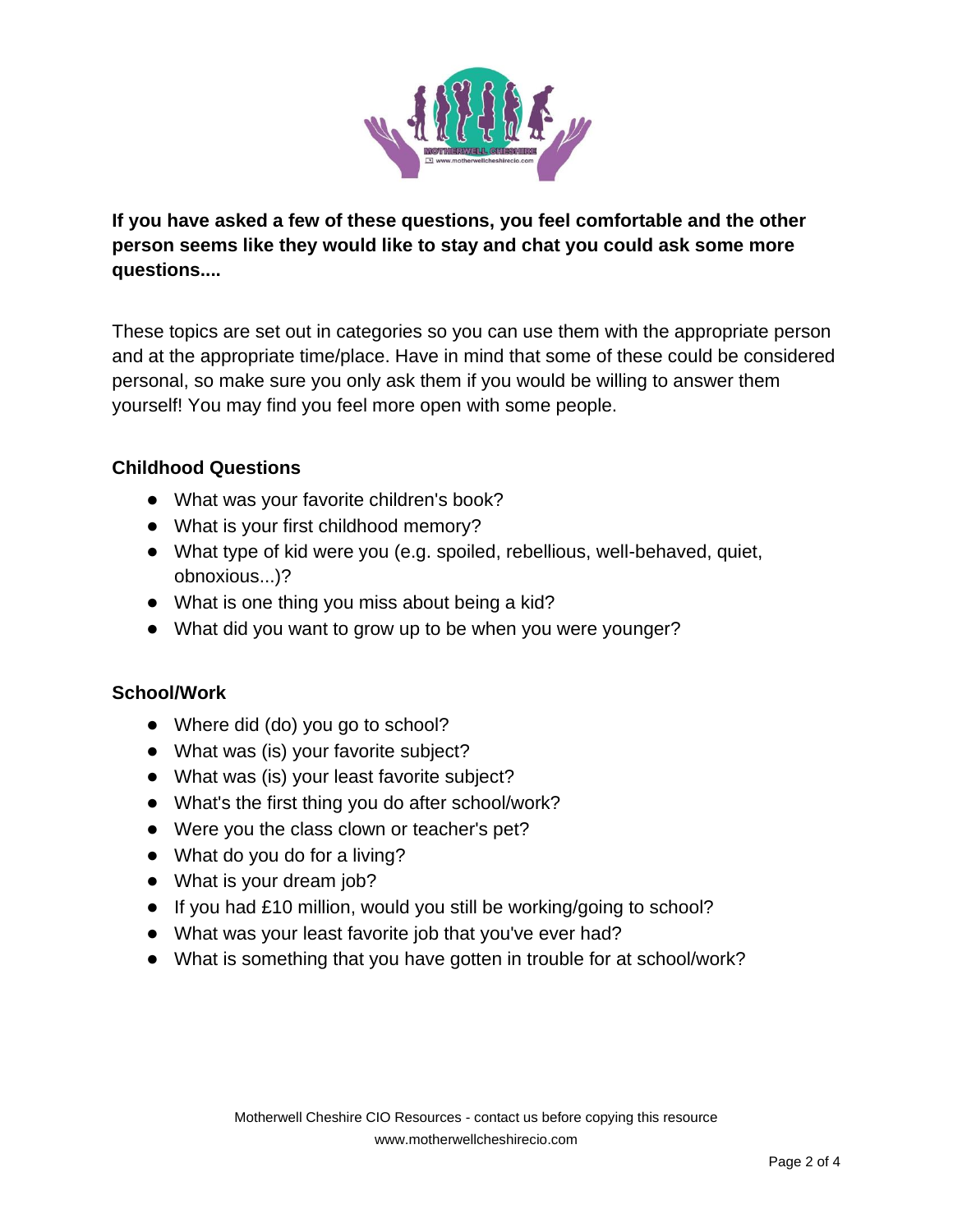

### **Relationships**

- What is the first thing you notice about a guy or girl?
- Have you ever been in love?
- Do you believe in soul mates?
- What are your turn offs?
- Do you believe in love at first sight?
- Do you prefer short hair or long hair on a guy/girl?
- What do you look for in a guy/girl?
- Who was the last person you called?
- Would you rather be rich and never find true love or be poor and find true love?

# **Travel**

- Where was the last place you went on holiday?
- Where do you plan on going for your next holiday?
- If you could live anywhere in the world, where would it be?
- What countries have you traveled to?
- What was your worst holiday experience?

# **Food/Drink**

- What is your favorite drink?
- What is your favorite food?
- What is your favorite meal of the day?
- Are there any foods that you dislike or will not eat?
- Are there any foods that you would like to try?
- What is your favorite restaurant?
- What is your favorite pizza topping?
- What is your favorite ice cream flavor?
- What did you have for dinner last night?
- What is the signature dish that you cook?